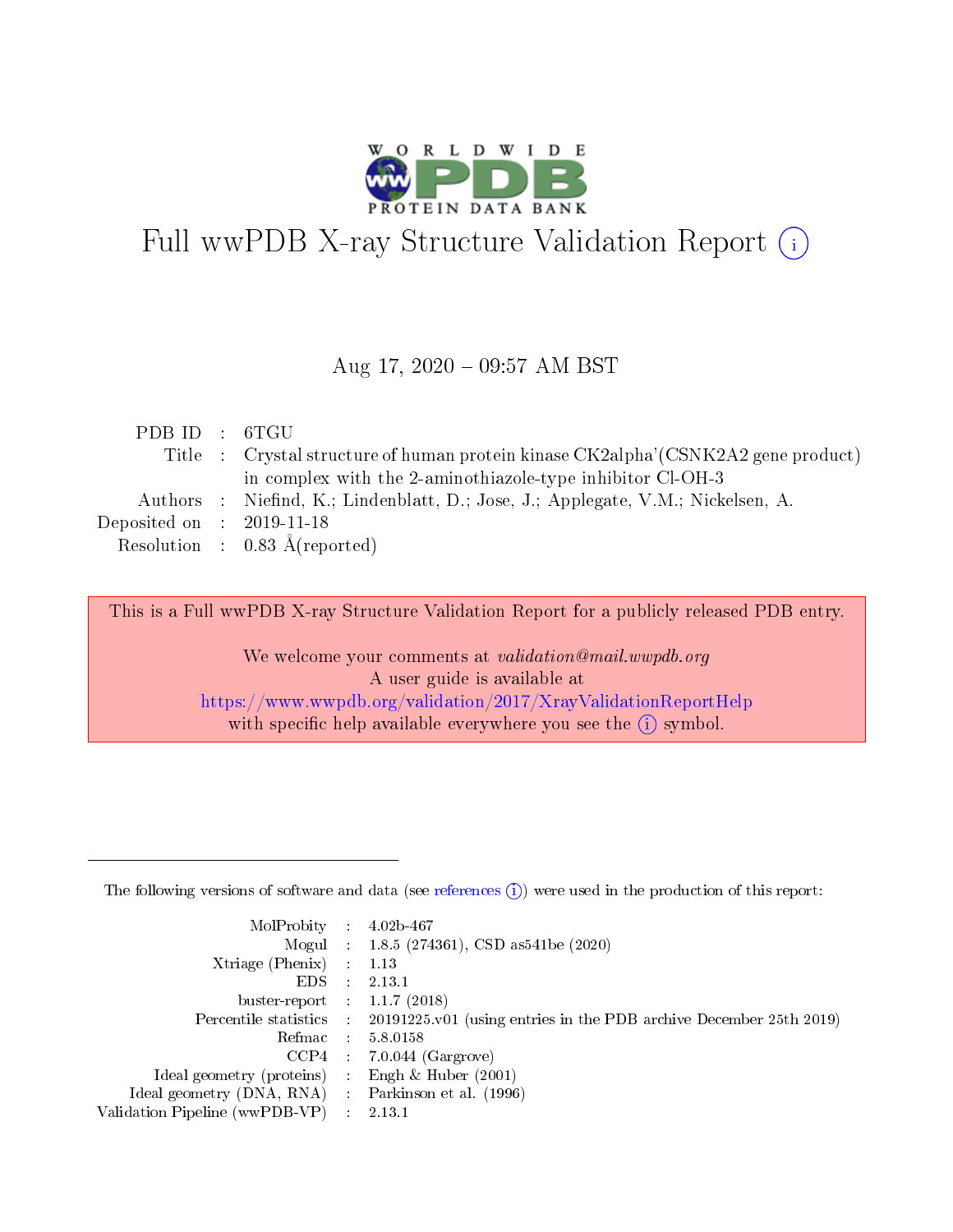# 1 [O](https://www.wwpdb.org/validation/2017/XrayValidationReportHelp#overall_quality)verall quality at a glance  $(i)$

The following experimental techniques were used to determine the structure: X-RAY DIFFRACTION

The reported resolution of this entry is 0.83 Å.

Percentile scores (ranging between 0-100) for global validation metrics of the entry are shown in the following graphic. The table shows the number of entries on which the scores are based.



| Metric                | Whole archive       | Similar resolution                                                        |
|-----------------------|---------------------|---------------------------------------------------------------------------|
|                       | (# $\rm{Entries}$ ) | $(\#\text{Entries},\,\text{resolution}\,\,\text{range}(\textup{\AA})\, )$ |
| $R_{free}$            | 130704              | $1076(1.04-0.64)$                                                         |
| Clashscore            | 141614              | $1148(1.04-0.64)$                                                         |
| Ramachandran outliers | 138981              | $1069(1.04-0.64)$                                                         |
| Sidechain outliers    | 138945              | $1070(1.04-0.64)$                                                         |
| RSRZ outliers         | 127900              | $1042(1.04-0.64)$                                                         |

The table below summarises the geometric issues observed across the polymeric chains and their fit to the electron density. The red, orange, yellow and green segments on the lower bar indicate the fraction of residues that contain outliers for  $>=3, 2, 1$  and 0 types of geometric quality criteria respectively. A grey segment represents the fraction of residues that are not modelled. The numeric value for each fraction is indicated below the corresponding segment, with a dot representing fractions  $\epsilon=5\%$  The upper red bar (where present) indicates the fraction of residues that have poor fit to the electron density. The numeric value is given above the bar.

| Mol       | hain       | Length | Quality of chain |    |     |
|-----------|------------|--------|------------------|----|-----|
|           |            |        | 4%               |    |     |
| <u>д.</u> | <u>. .</u> | 364    | 84%              | 5% | 10% |

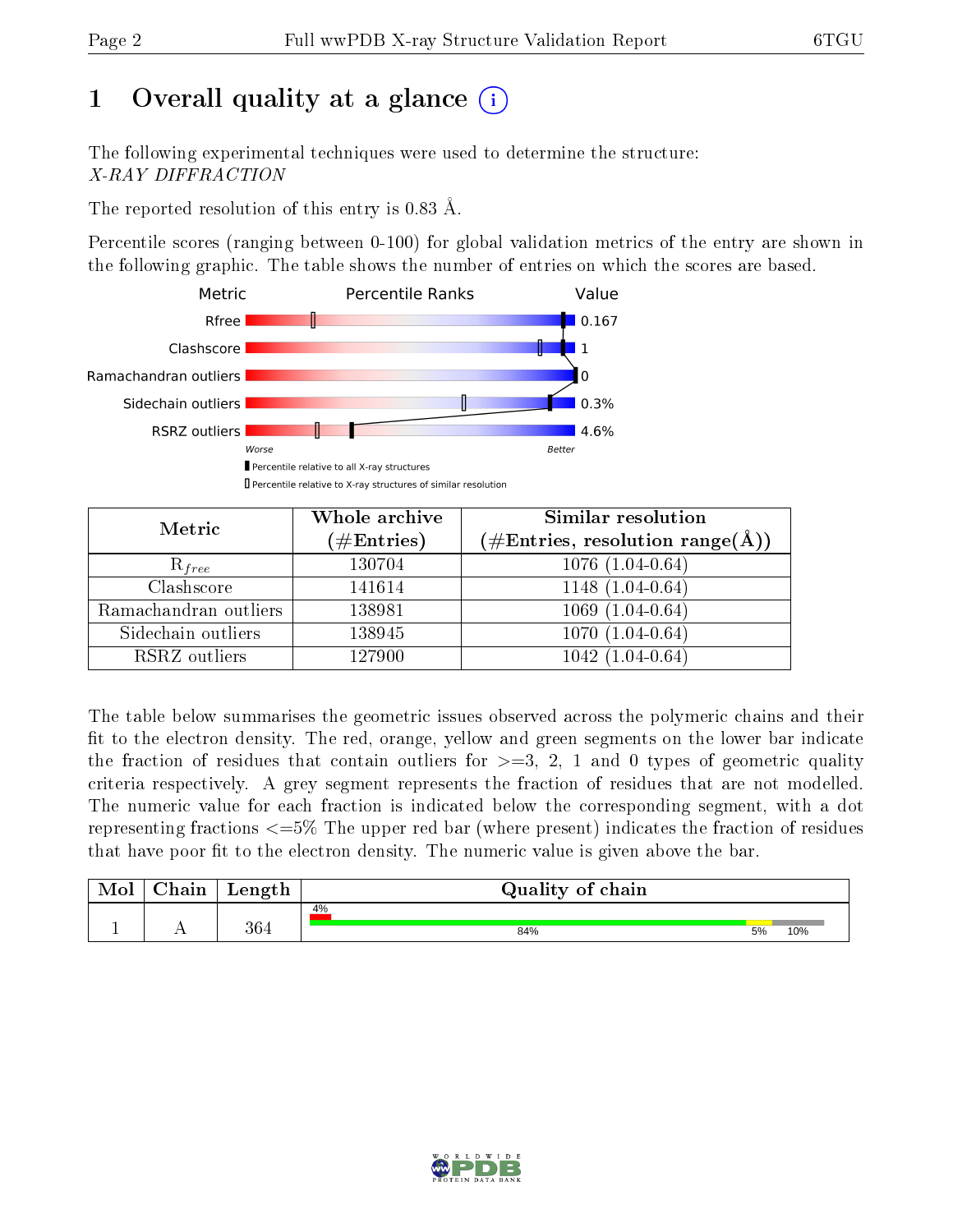# 2 Entry composition  $\left( \cdot \right)$

There are 4 unique types of molecules in this entry. The entry contains 6266 atoms, of which 2894 are hydrogens and 0 are deuteriums.

In the tables below, the ZeroOcc column contains the number of atoms modelled with zero occupancy, the AltConf column contains the number of residues with at least one atom in alternate conformation and the Trace column contains the number of residues modelled with at most 2 atoms.

Molecule 1 is a protein called Casein kinase II subunit alpha'.

| Mol | Chain | Residues |                     | $\rm{Atoms}$ |      |     |     | ZeroOcc | $\mathbf{AltConf} \mid \mathbf{Trace} \mid$ |           |  |
|-----|-------|----------|---------------------|--------------|------|-----|-----|---------|---------------------------------------------|-----------|--|
|     |       | 327      | $\rm Total$<br>5698 | 1836         | 2832 | 505 | 514 |         | 389                                         | 1 ຕ<br>∸∸ |  |

There are 15 discrepancies between the modelled and reference sequences:

| Chain | Residue  | Modelled   | Actual     | Comment               | Reference         |
|-------|----------|------------|------------|-----------------------|-------------------|
| A     | $-13$    | <b>MET</b> |            | initiating methionine | <b>UNP P19784</b> |
| А     | $-12$    | <b>GLY</b> |            | expression tag        | <b>UNP P19784</b> |
| A     | $-11$    | <b>SER</b> |            | expression tag        | <b>UNP P19784</b> |
| А     | $-10$    | <b>SER</b> |            | expression tag        | <b>UNP P19784</b> |
| А     | $-9$     | HIS        |            | expression tag        | <b>UNP P19784</b> |
| A     | $-8$     | HIS        |            | expression tag        | <b>UNP P19784</b> |
| А     | $-7$     | HIS        |            | expression tag        | <b>UNP P19784</b> |
| А     | $-6$     | HIS        |            | expression tag        | <b>UNP P19784</b> |
| A     | $-5$     | <b>HIS</b> |            | expression tag        | <b>UNP P19784</b> |
| А     | $-4$     | <b>HIS</b> |            | expression tag        | <b>UNP P19784</b> |
| А     | $-3$     | <b>SER</b> |            | expression tag        | <b>UNP P19784</b> |
| A     | $-2$     | <b>GLN</b> |            | expression tag        | <b>UNP P19784</b> |
| А     | $-1$     | <b>ASP</b> |            | expression tag        | <b>UNP P19784</b> |
| A     | $\theta$ | <b>PRO</b> |            | expression tag        | <b>UNP P19784</b> |
| А     | 336      | <b>SER</b> | <b>CYS</b> | engineered mutation   | <b>UNP P19784</b> |

• Molecule 2 is 4-[[4-(4-chlorophenyl)-1,3-thiazol-2-yl]amino]-2-oxidanyl-benzoic acid (threeletter code: N92) (formula:  $C_{16}H_{11}CIN_2O_3S$ ) (labeled as "Ligand of Interest" by author).

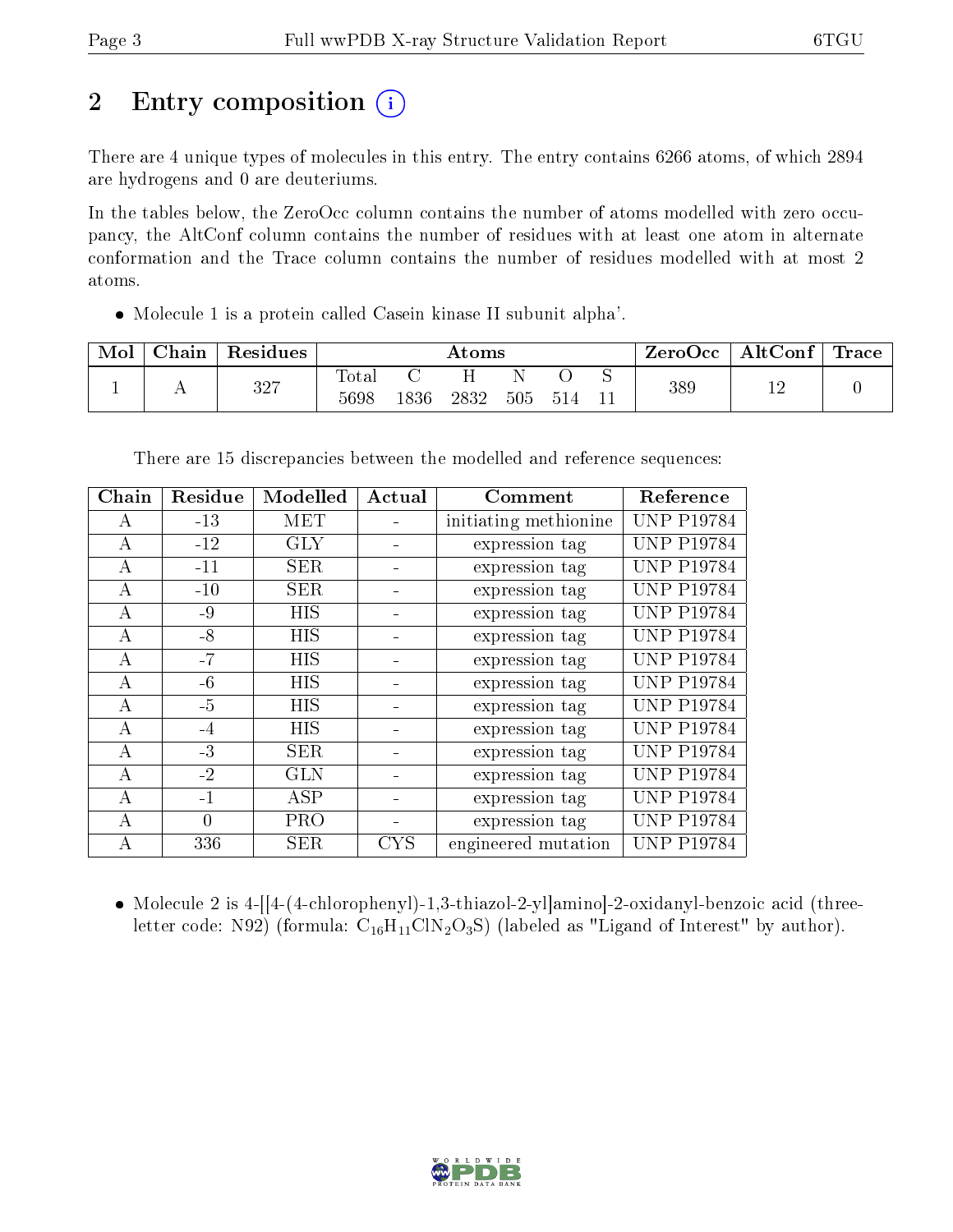

| Mol | 7hain∣ | $\mid$ Residues |                    |    | $\rm{Atoms}$   |         |  | ZeroOcc∣ | $\rm AltConf$ |
|-----|--------|-----------------|--------------------|----|----------------|---------|--|----------|---------------|
|     |        |                 | <b>Total</b><br>66 | 32 | $\bigcap$<br>ി | Η<br>20 |  |          |               |

 $\bullet\,$  Molecule 3 is 1,2-ETHANEDIOL (three-letter code: EDO) (formula:  $\rm{C_2H_6O_2}).$ 



| Mol | $Chain   Residues$ | <b>Atoms</b>    |  |                 |          | $ZeroOcc \   \$ AltConf |  |
|-----|--------------------|-----------------|--|-----------------|----------|-------------------------|--|
| 2   |                    | Total C H O     |  |                 |          |                         |  |
|     |                    | 10 <sup>°</sup> |  | 2 6 2           |          |                         |  |
|     |                    | Total C H O     |  |                 |          |                         |  |
|     |                    | 10 <sup>°</sup> |  | 2 6 2           |          |                         |  |
|     |                    | Total C H O     |  |                 |          |                         |  |
|     |                    | 10              |  | $2\overline{6}$ | $\Omega$ |                         |  |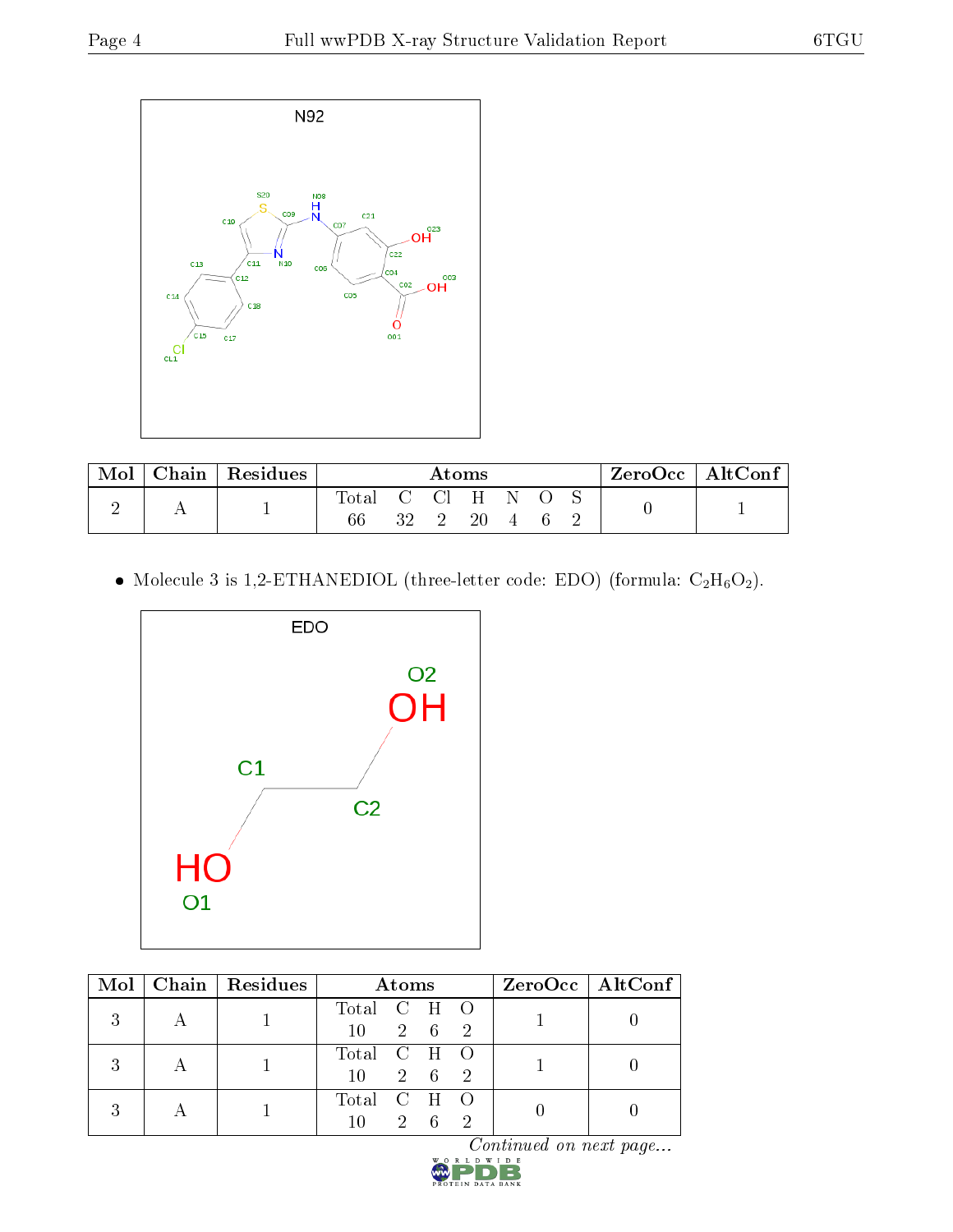Continued from previous page...

| Mol | Chain   $Residues$ |        | Atoms       |   |                |   | $ZeroOcc \   \ AltConf$ |
|-----|--------------------|--------|-------------|---|----------------|---|-------------------------|
| 3   |                    | Total  | C           | H | $\left($       | ച |                         |
|     |                    | 10     | $2^{\circ}$ | 6 | -2             |   |                         |
| 3   |                    | Total  |             | H |                |   |                         |
|     |                    | 10     | $2^{\circ}$ | 6 | $\overline{2}$ |   |                         |
| 3   |                    | Total  | C           | H |                |   |                         |
|     |                    | 10     | $2^{\circ}$ | 6 | 2              |   |                         |
| 3   |                    | Total  |             | H |                | 2 |                         |
|     |                    | $10\,$ | $2^{\circ}$ | 6 | 2              |   |                         |

• Molecule 4 is water.

|  | $\text{Mol}$   Chain   Residues | Atoms        | $^\shortparallel$ ZeroOcc $\mid$ AltConf $\mid$ |  |
|--|---------------------------------|--------------|-------------------------------------------------|--|
|  |                                 | Total<br>432 |                                                 |  |

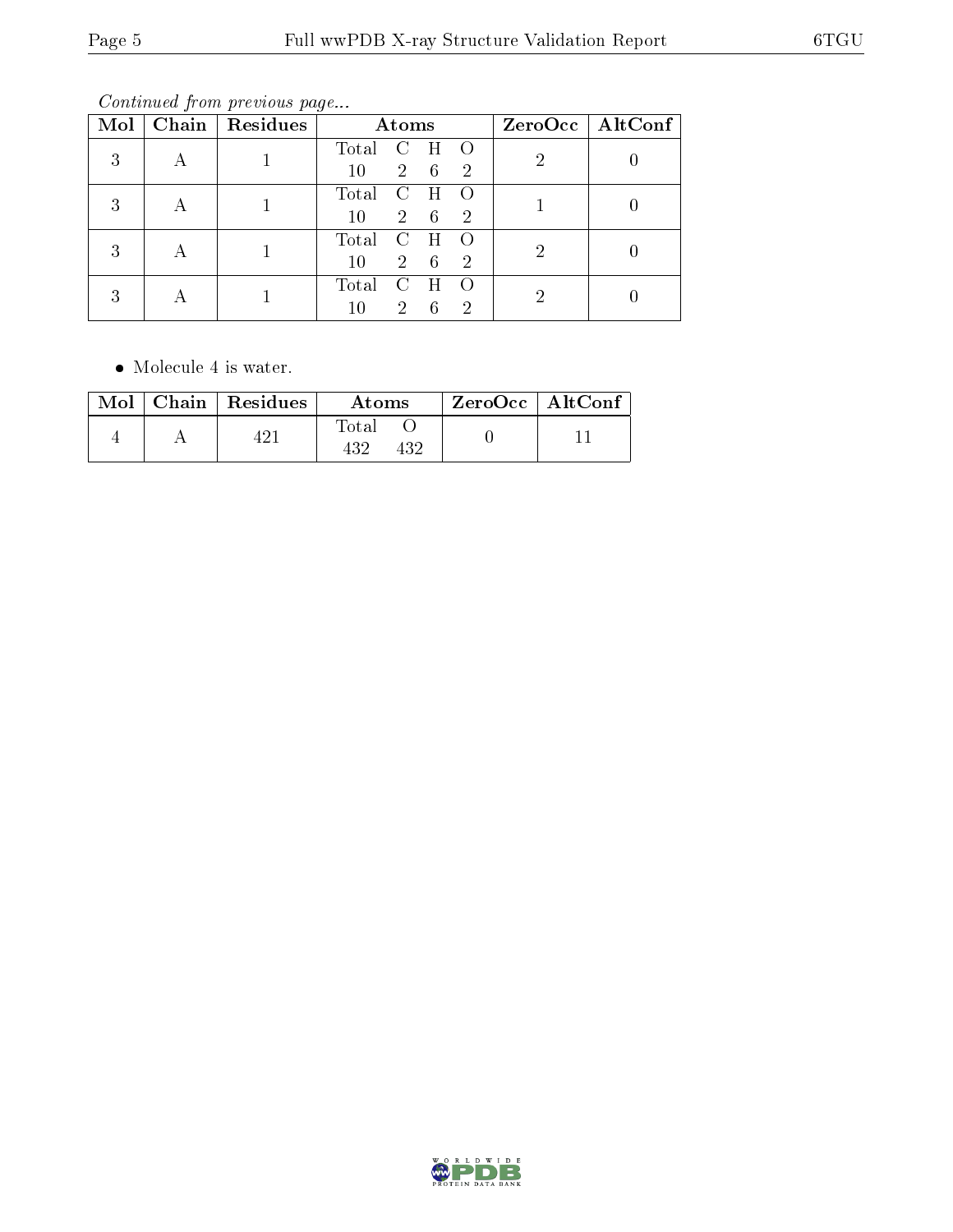# 3 Residue-property plots  $(i)$

These plots are drawn for all protein, RNA, DNA and oligosaccharide chains in the entry. The first graphic for a chain summarises the proportions of the various outlier classes displayed in the second graphic. The second graphic shows the sequence view annotated by issues in geometry and electron density. Residues are color-coded according to the number of geometric quality criteria for which they contain at least one outlier: green  $= 0$ , yellow  $= 1$ , orange  $= 2$  and red  $= 3$  or more. A red dot above a residue indicates a poor fit to the electron density ( $RSRZ > 2$ ). Stretches of 2 or more consecutive residues without any outlier are shown as a green connector. Residues present in the sample, but not in the model, are shown in grey.

• Molecule 1: Casein kinase II subunit alpha'



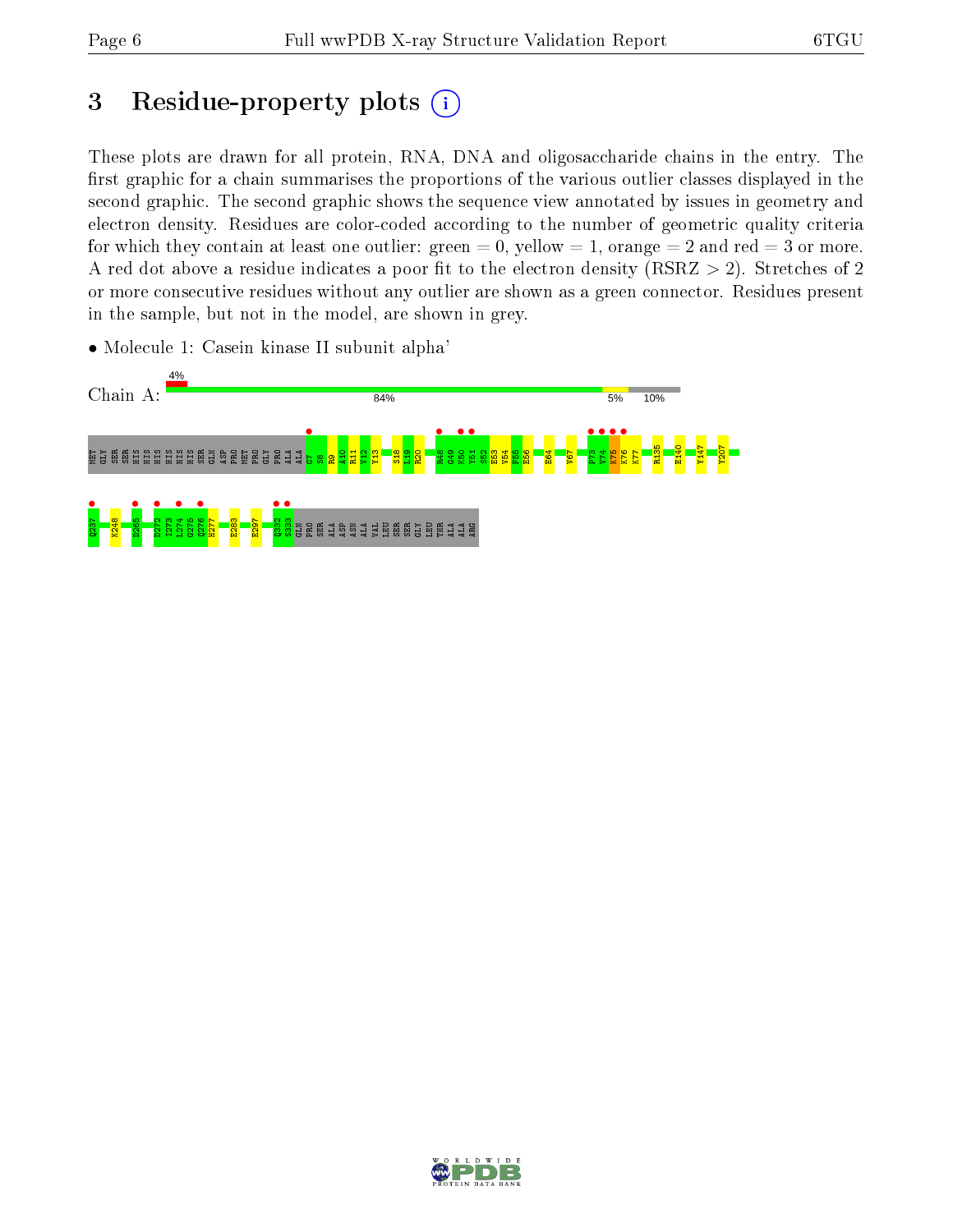# 4 Data and refinement statistics  $(i)$

| Property                                                             | Value                                                       | Source     |
|----------------------------------------------------------------------|-------------------------------------------------------------|------------|
| $\overline{\text{Space}}$ group                                      | $P_1$                                                       | Depositor  |
| Cell constants                                                       | $47.53\text{\AA}$<br>$50.40\text{\AA}$<br>$46.29\text{\AA}$ |            |
| a, b, c, $\alpha$ , $\beta$ , $\gamma$                               | $90.28^\circ$<br>$66.80^\circ$<br>89.59°                    | Depositor  |
| Resolution $(A)$                                                     | 46.28<br>$-0.83$                                            | Depositor  |
|                                                                      | 46.29<br>$-0.83$                                            | <b>EDS</b> |
| % Data completeness                                                  | $83.2(46.28-0.83)$                                          | Depositor  |
| (in resolution range)                                                | 79.5 (46.29-0.83)                                           | <b>EDS</b> |
| $R_{merge}$                                                          | 0.03                                                        | Depositor  |
| $\mathrm{R}_{sym}$                                                   | 0.03                                                        | Depositor  |
| $\langle I/\sigma(I) \rangle$ <sup>1</sup>                           | $1.05$ (at $0.83\AA$ )                                      | Xtriage    |
| Refinement program                                                   | PHENIX 1.17.1 3660                                          | Depositor  |
|                                                                      | 0.144, 0.167                                                | Depositor  |
| $R, R_{free}$                                                        | 0.144<br>0.167<br>$\mathcal{L}$                             | DCC        |
| $R_{free}$ test set                                                  | 1539 reflections $(0.50\%)$                                 | wwPDB-VP   |
| Wilson B-factor $(A^2)$                                              | 8.9                                                         | Xtriage    |
| Anisotropy                                                           | 0.041                                                       | Xtriage    |
| Bulk solvent $k_{sol}(e/\mathring{A}^3)$ , $B_{sol}(\mathring{A}^2)$ | 0.41, 44.8                                                  | <b>EDS</b> |
| L-test for twinning <sup>2</sup>                                     | $< L >$ = 0.49, $< L2$ = 0.33                               | Xtriage    |
| Estimated twinning fraction                                          | $0.012$ for $h,-k,-l$                                       | Xtriage    |
| $F_o, F_c$ correlation                                               | 0.98                                                        | <b>EDS</b> |
| Total number of atoms                                                | 6266                                                        | wwPDB-VP   |
| Average B, all atoms $(A^2)$                                         | 22.0                                                        | wwPDB-VP   |

Xtriage's analysis on translational NCS is as follows: The largest off-origin peak in the Patterson function is  $7.77\%$  of the height of the origin peak. No significant pseudotranslation is detected.

<sup>&</sup>lt;sup>2</sup>Theoretical values of  $\langle |L| \rangle$ ,  $\langle L^2 \rangle$  for acentric reflections are 0.5, 0.333 respectively for untwinned datasets, and 0.375, 0.2 for perfectly twinned datasets.



<span id="page-6-1"></span><span id="page-6-0"></span><sup>1</sup> Intensities estimated from amplitudes.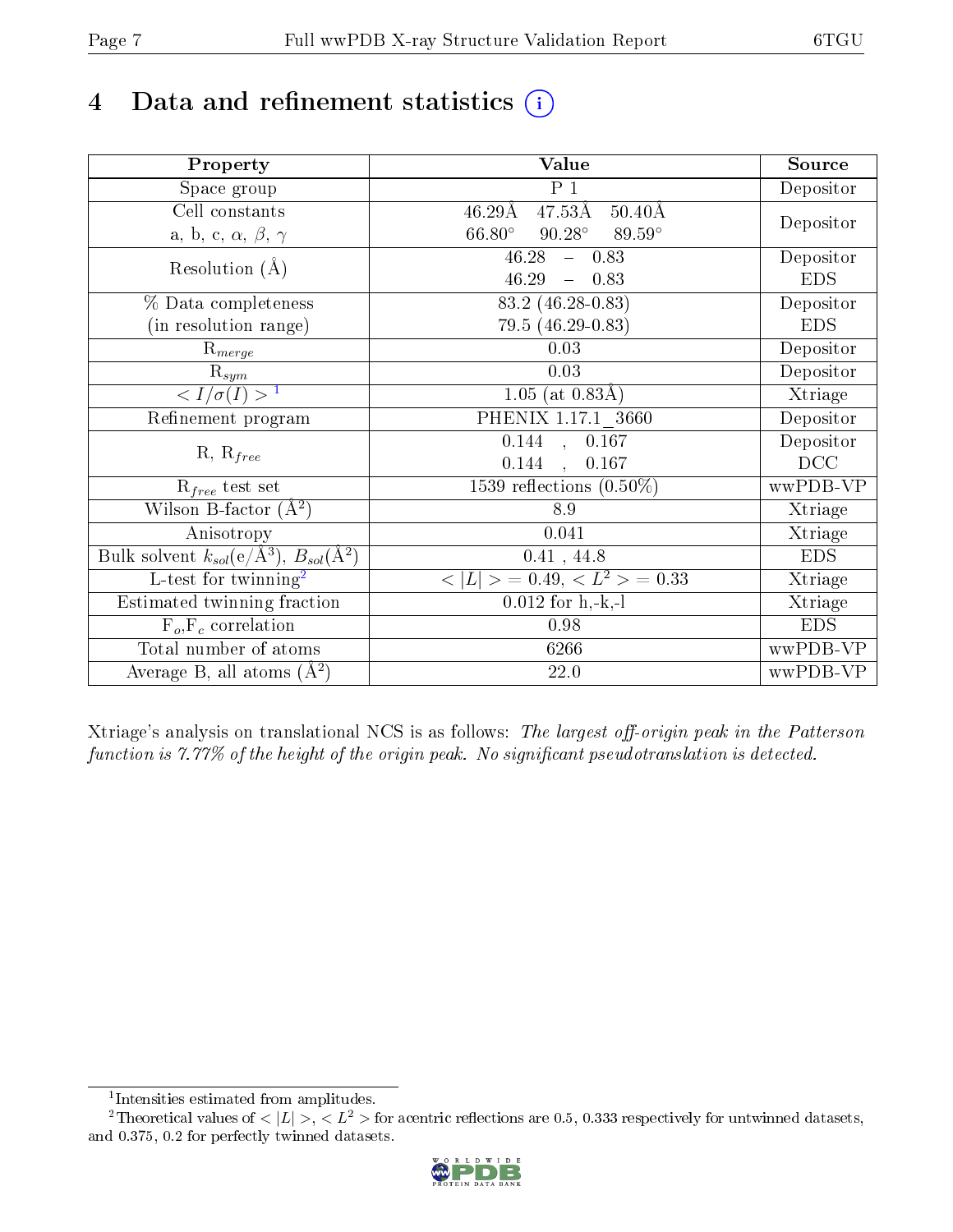# 5 Model quality  $(i)$

### 5.1 Standard geometry  $(i)$

Bond lengths and bond angles in the following residue types are not validated in this section: N92, EDO

The Z score for a bond length (or angle) is the number of standard deviations the observed value is removed from the expected value. A bond length (or angle) with  $|Z| > 5$  is considered an outlier worth inspection. RMSZ is the root-mean-square of all Z scores of the bond lengths (or angles).

| $Mol$   Chain |      | Bond lengths        | Bond angles |                  |  |
|---------------|------|---------------------|-------------|------------------|--|
|               | RMSZ | $\# Z  > 5$         | RMSZ        | # $ Z  > 5$      |  |
|               | 0.90 | $12/2938$ $(0.4\%)$ | 0.96        | $12/3963(0.3\%)$ |  |

Chiral center outliers are detected by calculating the chiral volume of a chiral center and verifying if the center is modelled as a planar moiety or with the opposite hand.A planarity outlier is detected by checking planarity of atoms in a peptide group, atoms in a mainchain group or atoms of a sidechain that are expected to be planar.

|  | $\mid$ Mol $\mid$ Chain $\mid$ #Chirality outliers $\mid$ #Planarity outliers $\mid$ |  |  |
|--|--------------------------------------------------------------------------------------|--|--|
|  |                                                                                      |  |  |

All (12) bond length outliers are listed below:

| Mol | Chain | Res | Type       | Atoms        | Z       | Observed $(A)$ | Ideal(A) |
|-----|-------|-----|------------|--------------|---------|----------------|----------|
|     | А     | 140 | GLU        | $CG$ - $CD$  | 8.84    | 1.65           | 1.51     |
| 1   | А     | 297 | GLU        | $CD-OE1$     | 7.96    | 1.34           | 1.25     |
| 1   | А     | 53  | GLU        | $CD-OE2$     | $-7.02$ | 1.18           | 1.25     |
|     | А     | 13  | TYR        | $CG$ - $CD1$ | 6.85    | 1.48           | 1.39     |
|     | А     | 207 | <b>TYR</b> | $CD2-CE2$    | 6.68    | 1.49           | 1.39     |
|     | А     | 64  | GLU        | CD-OE1       | 6.45    | 1.32           | 1.25     |
| 1   | А     | 56  | GLU        | $CD-OE2$     | $-6.31$ | 1.18           | 1.25     |
| 1   | A     | 53  | <b>GLU</b> | $CG-CD$      | 6.29    | 1.61           | 1.51     |
| 1   | А     | 147 | <b>TYR</b> | $CD1$ -CE1   | 5.95    | 1.48           | 1.39     |
| 1   | A     | 13  | <b>TYR</b> | $CD2-CE2$    | 5.73    | 1.48           | 1.39     |
|     | А     | 283 | GLU        | $CG-CD$      | 5.15    | 1.59           | 1.51     |
| 1   | A     | 207 | TYR        | $CE2-CZ$     | $-5.05$ | 1.31           | 1.38     |

All (12) bond angle outliers are listed below:

| $\mid$ Mol $\mid$ Chain $\mid$ Res $\mid$ Type $\mid$ |              | Atoms       |         | Observed( $^{\circ}$ )   Ideal( $^{\circ}$ ) |         |
|-------------------------------------------------------|--------------|-------------|---------|----------------------------------------------|---------|
|                                                       | $9[A]$   ARG | $NE-CZ-NH2$ | $-9.67$ | 115 46                                       | l 20-30 |

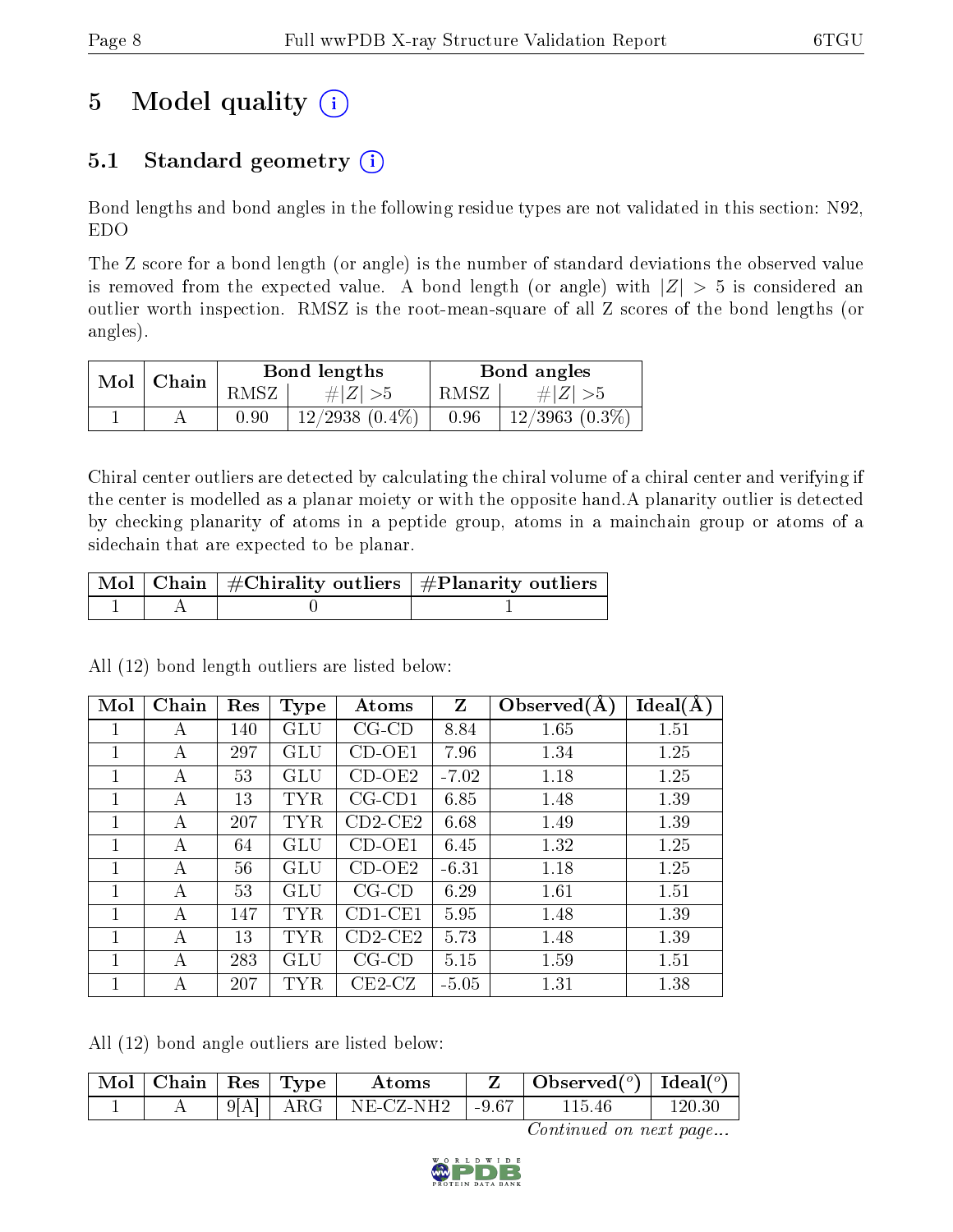| Mol | Chain | Res  | Type       | Atoms        | Z       | Observed $(°)$ | Ideal $(°)$ |
|-----|-------|------|------------|--------------|---------|----------------|-------------|
|     | А     | 9 B  | $\rm{ARG}$ | $NE- CZ-NH2$ | $-9.67$ | 115.46         | 120.30      |
|     | А     | 147  | TYR        | $CB-CG-CD1$  | 7.63    | 125.58         | 121.00      |
|     | А     | 9 A  | $\rm{ARG}$ | $NE-CZ-NH1$  | 7.48    | 124.04         | 120.30      |
|     | А     | 9[B] | $\rm{ARG}$ | NE-CZ-NH1    | 7.48    | 124.04         | 120.30      |
|     | А     | 53   | GLU        | OE1-CD-OE2   | 7.25    | 132.00         | 123.30      |
|     | А     | 207  | TYR        | $CB-CG-CD2$  | 6.99    | 125.19         | 121.00      |
|     | A     | 56   | <b>GLU</b> | OE1-CD-OE2   | 5.65    | 130.07         | 123.30      |
|     | A     | 20   | $\rm{ARG}$ | $NE-CZ-NH1$  | 5.62    | 123.11         | 120.30      |
|     | А     | 11   | $\rm{ARG}$ | $NE-CZ-NH1$  | 5.53    | 123.07         | 120.30      |
|     | А     | 20   | $\rm{ARG}$ | $NE- CZ-NH2$ | $-5.22$ | 117.69         | 120.30      |
|     | А     | 75   | <b>LYS</b> | $C- N- C A$  | $-5.08$ | 109.01         | 121.70      |

Continued from previous page...

There are no chirality outliers.

All (1) planarity outliers are listed below:

|  |     | $\vert$ Mol $\vert$ Chain $\vert$ Res $\vert$ Type $\vert$ Group |
|--|-----|------------------------------------------------------------------|
|  | 135 | ARG Sidechain                                                    |

#### 5.2 Too-close contacts  $(i)$

In the following table, the Non-H and H(model) columns list the number of non-hydrogen atoms and hydrogen atoms in the chain respectively. The H(added) column lists the number of hydrogen atoms added and optimized by MolProbity. The Clashes column lists the number of clashes within the asymmetric unit, whereas Symm-Clashes lists symmetry related clashes.

|  |      | Mol   Chain   Non-H   $H (model)$ | H(added) | $\mid$ Clashes $\mid$ Symm-Clashes |
|--|------|-----------------------------------|----------|------------------------------------|
|  | 2866 | 2832                              | 2819     |                                    |
|  |      | 20                                |          |                                    |
|  | 28   |                                   |          |                                    |
|  | 432  |                                   |          |                                    |
|  | 3372 | 2894                              | 2861     |                                    |

The all-atom clashscore is defined as the number of clashes found per 1000 atoms (including hydrogen atoms). The all-atom clashscore for this structure is 1.

All (6) close contacts within the same asymmetric unit are listed below, sorted by their clash magnitude.

| Atom-1                                           | Atom-2                | Interatomic<br>distance $(A)$ | <b>Tlash</b><br>overlap $(A)$ |
|--------------------------------------------------|-----------------------|-------------------------------|-------------------------------|
| $1 \cdot A \cdot 75 \cdot I \cdot YS \cdot H G3$ | 1 . A .77 . I V S . H | 1.57                          | 1.6 <sup>-</sup>              |

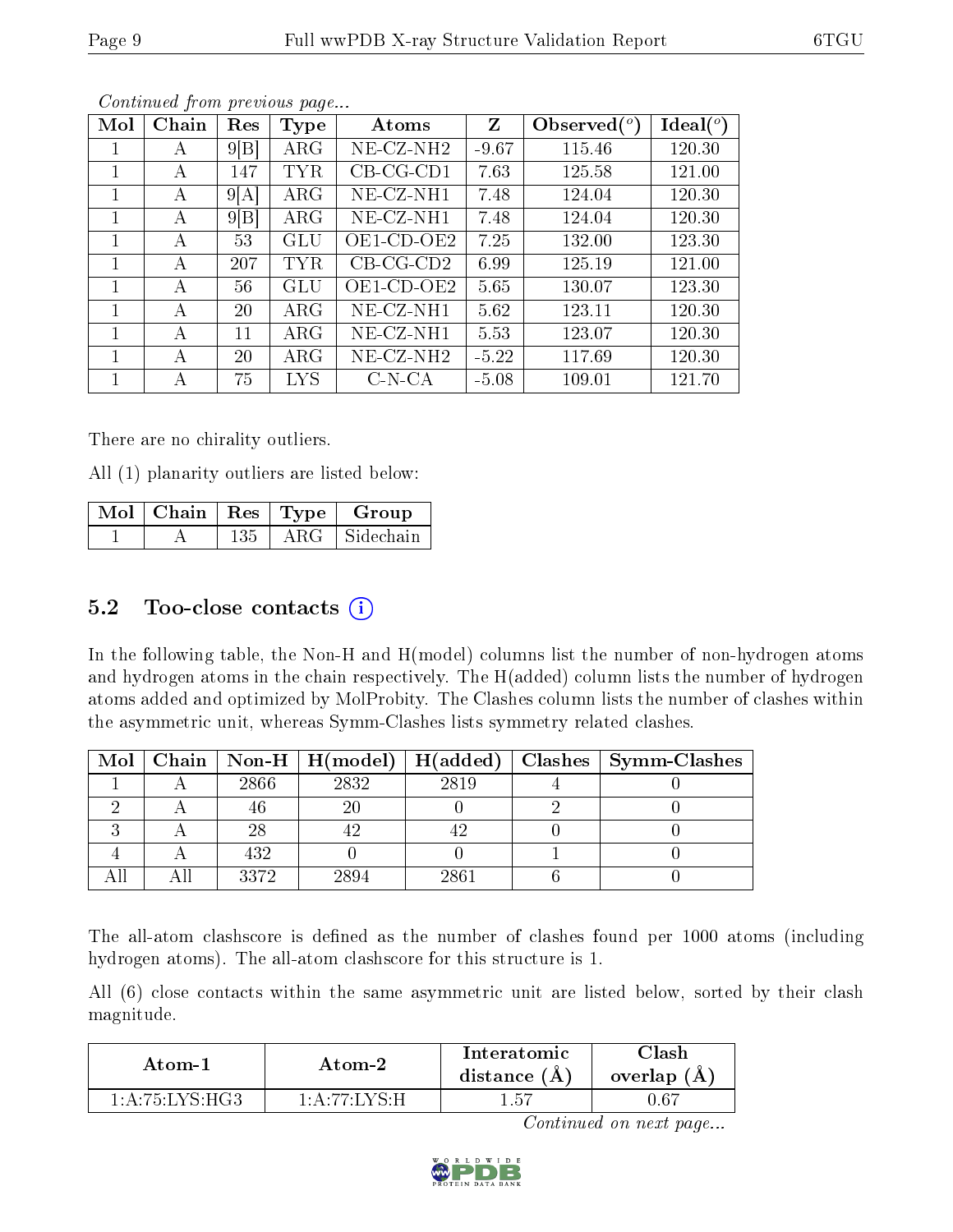| Atom-1                         | Atom-2                      | Interatomic<br>distance $(\AA)$ | Clash<br>overlap $(A)$ |
|--------------------------------|-----------------------------|---------------------------------|------------------------|
| 2:A:401[A]:N92:C <sub>06</sub> | 4:A:502:HOH:O               | 2.48                            | 0.60                   |
| 1: A:75:LYS:HD2                | 1: A:76:LYS:H               | 1.80                            | 0.46                   |
| 2:A:401[B]:N92:S20             | 2:A:401[B]:N92:C21          | 3.06                            | 0.43                   |
| $1:\overline{A:54:VAL:HG13}$   | $1:\overline{A:67:VAL:CG1}$ | 2.48                            | 0.43                   |
| 1:A:248:LYS:HG2                | 1:A:277:HIS:CE1             | 2.56                            | በ 41                   |

Continued from previous page...

There are no symmetry-related clashes.

#### 5.3 Torsion angles  $(i)$

#### 5.3.1 Protein backbone  $(i)$

In the following table, the Percentiles column shows the percent Ramachandran outliers of the chain as a percentile score with respect to all X-ray entries followed by that with respect to entries of similar resolution.

The Analysed column shows the number of residues for which the backbone conformation was analysed, and the total number of residues.

| Mol   Chain | Analysed                             | Favoured   Allowed   Outliers   Percentiles |  |         |  |
|-------------|--------------------------------------|---------------------------------------------|--|---------|--|
|             | $337/364$ (93%)   329 (98%)   8 (2%) |                                             |  | 100 100 |  |

There are no Ramachandran outliers to report.

#### 5.3.2 Protein sidechains (i)

In the following table, the Percentiles column shows the percent sidechain outliers of the chain as a percentile score with respect to all X-ray entries followed by that with respect to entries of similar resolution.

The Analysed column shows the number of residues for which the sidechain conformation was analysed, and the total number of residues.

| $\mid$ Mol $\mid$ Chain | Analysed                                                    |  | Rotameric   Outliers   Percentiles |
|-------------------------|-------------------------------------------------------------|--|------------------------------------|
|                         | $\mid 311/327 \; (95\%) \mid 309 \; (99\%) \mid 2 \; (1\%)$ |  | $\blacksquare$ 86<br> 56           |

All (2) residues with a non-rotameric sidechain are listed below:

| Mol | Chain | Res | /pe |
|-----|-------|-----|-----|
|     |       |     | ∶H` |
|     |       |     |     |

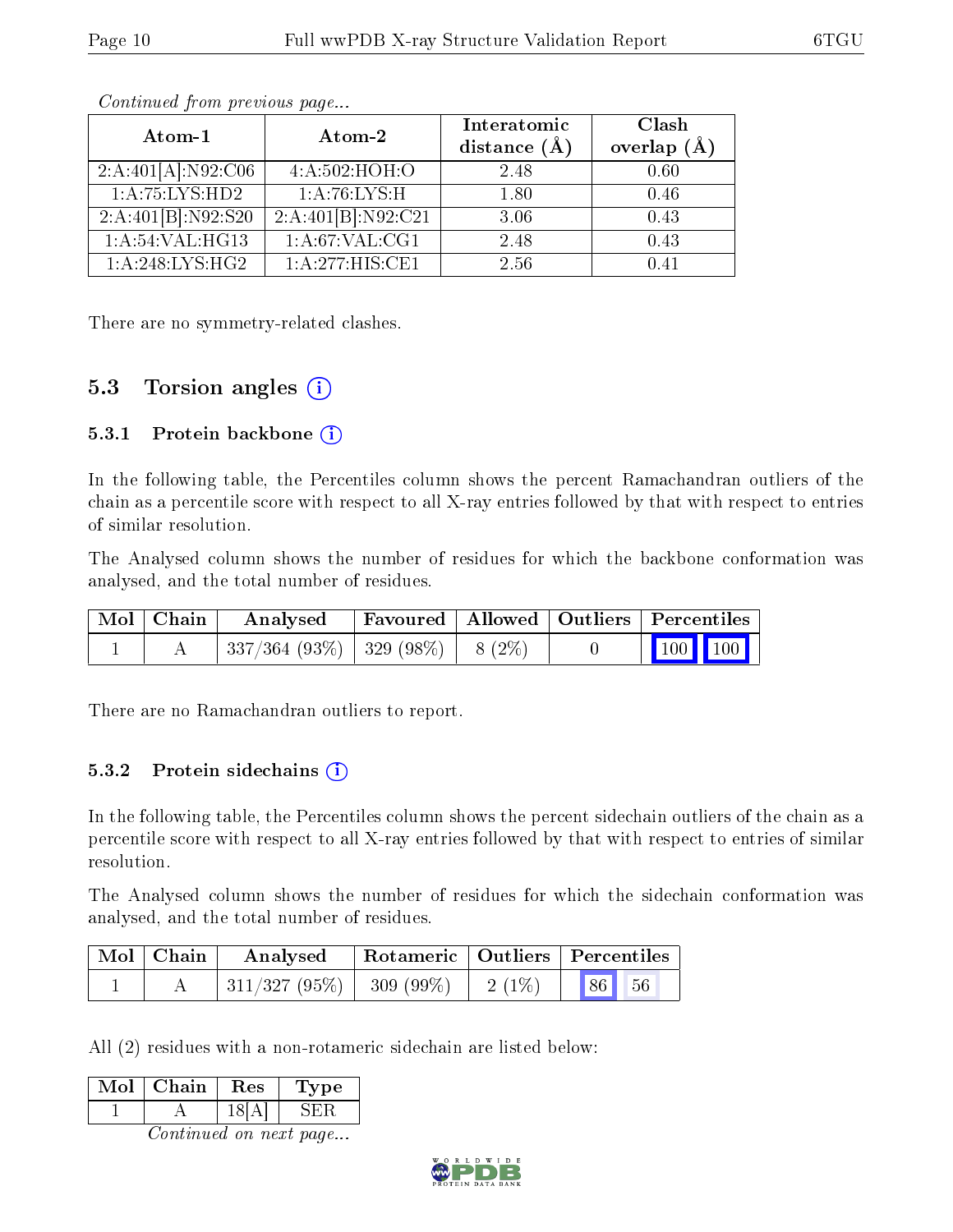Continued from previous page...

| Mol | Chain | $\rm\, Res$ | pe |
|-----|-------|-------------|----|
|     |       |             |    |

Some sidechains can be flipped to improve hydrogen bonding and reduce clashes. There are no such sidechains identified.

#### 5.3.3 RNA $(i)$

There are no RNA molecules in this entry.

#### 5.4 Non-standard residues in protein, DNA, RNA chains (i)

There are no non-standard protein/DNA/RNA residues in this entry.

#### 5.5 Carbohydrates  $(i)$

There are no monosaccharides in this entry.

#### 5.6 Ligand geometry  $(i)$

9 ligands are modelled in this entry.

In the following table, the Counts columns list the number of bonds (or angles) for which Mogul statistics could be retrieved, the number of bonds (or angles) that are observed in the model and the number of bonds (or angles) that are defined in the Chemical Component Dictionary. The Link column lists molecule types, if any, to which the group is linked. The Z score for a bond length (or angle) is the number of standard deviations the observed value is removed from the expected value. A bond length (or angle) with  $|Z| > 2$  is considered an outlier worth inspection. RMSZ is the root-mean-square of all Z scores of the bond lengths (or angles).

| Mol            |            | Chain | Res    | Link |            | <b>Bond lengths</b> |             |            | Bond angles |                  |
|----------------|------------|-------|--------|------|------------|---------------------|-------------|------------|-------------|------------------|
|                | Type       |       |        |      | Counts     | RMSZ                | # $ Z  > 2$ | Counts     | RMSZ        | # $ Z  > 2$      |
| 3              | <b>EDO</b> | А     | 406    |      | 3,3,3      | 0.55                | 0           | 2,2,2      | 0.57        |                  |
| 3              | <b>EDO</b> | А     | 407    |      | 3,3,3      | 0.66                | 0           | 2,2,2      | 0.36        |                  |
| 3              | <b>EDO</b> | А     | 402    |      | 3,3,3      | 0.29                | $\theta$    | 2,2,2      | 0.75        | $\left( \right)$ |
| 3              | <b>EDO</b> | А     | 403    |      | 3,3,3      | 0.32                | 0           | 2,2,2      | 0.59        |                  |
| 3              | <b>EDO</b> | А     | 404    |      | 3,3,3      | 0.82                | 0           | 2,2,2      | 0.37        | $\theta$         |
| 3              | <b>EDO</b> | А     | 405    |      | 3,3,3      | 0.35                | 0           | 2,2,2      | 0.59        | $\theta$         |
| $\overline{2}$ | N92        | А     | 401[A] |      | 20, 25, 25 | 1.62                | 1(5%)       | 25,35,35   | 1.06        | $2(8\%)$         |
| 3              | <b>EDO</b> | А     | 408    |      | 3,3,3      | 0.64                | 0           | 2,2,2      | 0.81        | $\left( \right)$ |
| $\overline{2}$ | N92        | А     | 401[B] |      | 20, 25, 25 | 1.26                | $2(10\%)$   | 25, 35, 35 | 1.15        | $2(8\%)$         |

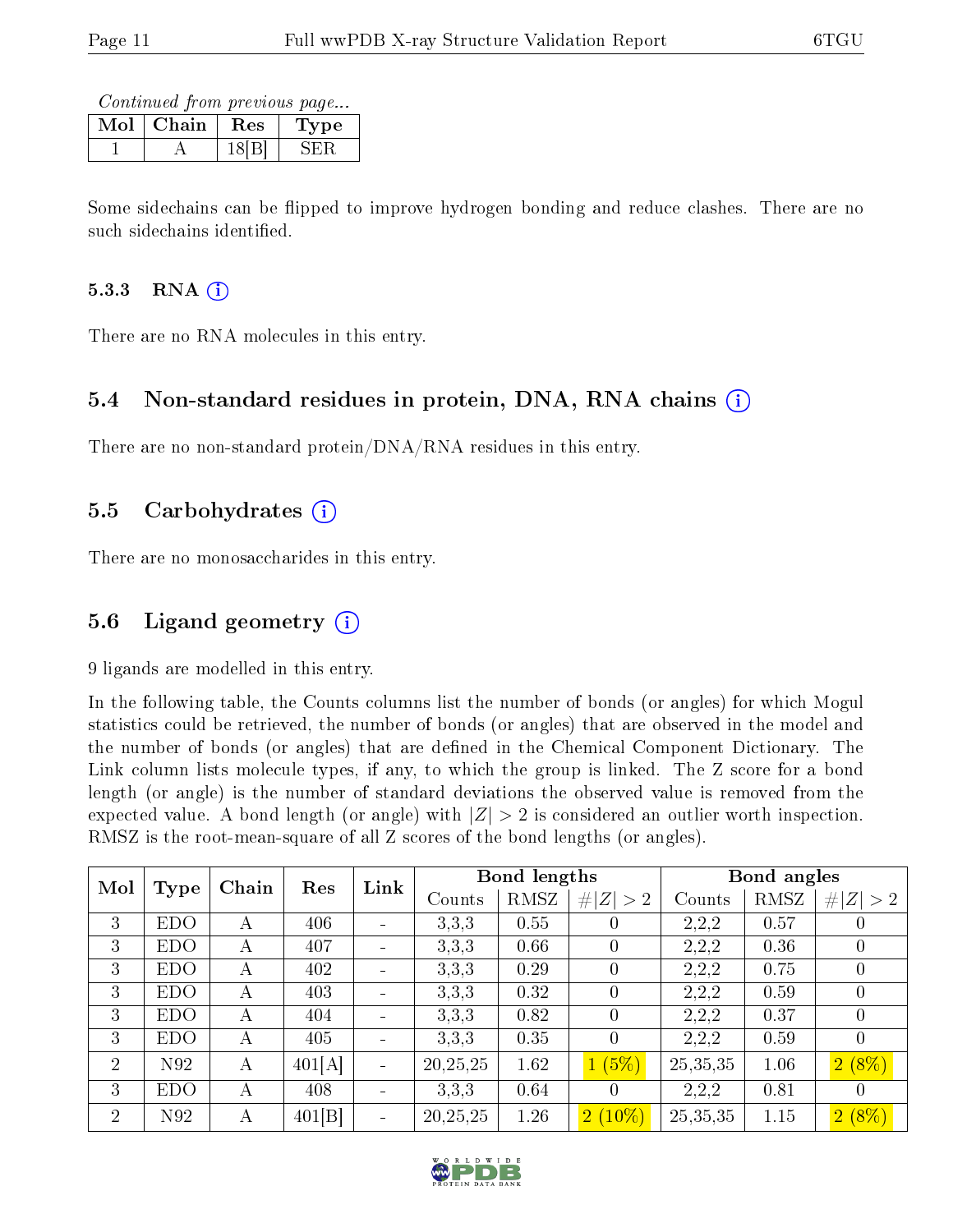In the following table, the Chirals column lists the number of chiral outliers, the number of chiral centers analysed, the number of these observed in the model and the number defined in the Chemical Component Dictionary. Similar counts are reported in the Torsion and Rings columns. '-' means no outliers of that kind were identified.

| Mol            | <b>Type</b> | Chain | Res    | Link | Chirals                  | <b>Torsions</b>                      | Rings                                    |
|----------------|-------------|-------|--------|------|--------------------------|--------------------------------------|------------------------------------------|
| 3              | EDO         | А     | 406    |      |                          | 1/                                   |                                          |
| 3              | EDO         | А     | 407    |      |                          | 0                                    |                                          |
| 3              | EDO         | А     | 402    |      |                          | 0                                    |                                          |
| 3              | EDO         | А     | 403    |      |                          |                                      |                                          |
| 3              | <b>EDO</b>  | А     | 404    |      |                          |                                      |                                          |
| 3              | EDO         | А     | 405    |      |                          | 0                                    |                                          |
| $\overline{2}$ | N92         | А     | 401[A] |      |                          | 0<br>12/<br>′12                      | /3/3<br>$^{\prime}3$ ,<br>0 <sub>1</sub> |
| 3              | EDO         | А     | 408    |      | $\overline{\phantom{0}}$ | 0                                    |                                          |
| $\overline{2}$ | N92         | А     | 401[B] |      |                          | $\overline{2}$<br>$^{\prime}12$<br>0 | $^{\prime}3/3$<br>΄3<br>$\overline{0}$   |

All (3) bond length outliers are listed below:

| Mol | Chain | Res    | $\pm$ Type $\pm$ | $\boldsymbol{\mathrm{Atoms}}$ | Z            | Observed( $\AA$ )   Ideal( $\AA$ ) |          |
|-----|-------|--------|------------------|-------------------------------|--------------|------------------------------------|----------|
|     |       | 401[A] | N92              | $CO4-C02$                     | $\vert 6.35$ | $1.53\,$                           |          |
|     |       | 401[B] | N92              | $\vert$ C04-C02 $\vert$ 4.20  |              | 1.51                               | 1.47     |
| ↵   |       | 401[B] | N92              | $\sim$ C07-N08                | 2.06         | l.45                               | $1.40\,$ |

All (4) bond angle outliers are listed below:

| Mol | Chain | Res        | Type | Atoms                                             |         | Observed $(^\circ)$ | Ideal $(^\circ)$ |
|-----|-------|------------|------|---------------------------------------------------|---------|---------------------|------------------|
|     |       | 401 A      | N92  | $C19-C11-C12$                                     | $-3.93$ | 123.98              | 129.44           |
|     |       | 401[B]     | N92  | C <sub>19</sub> -C <sub>11</sub> -C <sub>12</sub> | $-3.82$ | 124.13              | 129.44           |
|     |       | 401[B]     | N92  | $C21-C22-C04$                                     | 2.36    | 123.04              | 120.83           |
|     |       | 401I.<br>A | N92  | $C21-C22-C04$                                     | 2.04    | 122.74              | 120.83           |

There are no chirality outliers.

All (1) torsion outliers are listed below:

| $\mathbb{N}$ ol   Chain   Res   Type |      | Atoms                    |
|--------------------------------------|------|--------------------------|
|                                      | EDO. | $\overline{01-C1-C2-O2}$ |

There are no ring outliers.

2 monomers are involved in 2 short contacts:

| Mol | Chain | Res    |     | $Type   Classhes   Symm-Classes$ |
|-----|-------|--------|-----|----------------------------------|
|     |       | 40 H A | N92 |                                  |
|     |       | 40 I L | NQ9 |                                  |

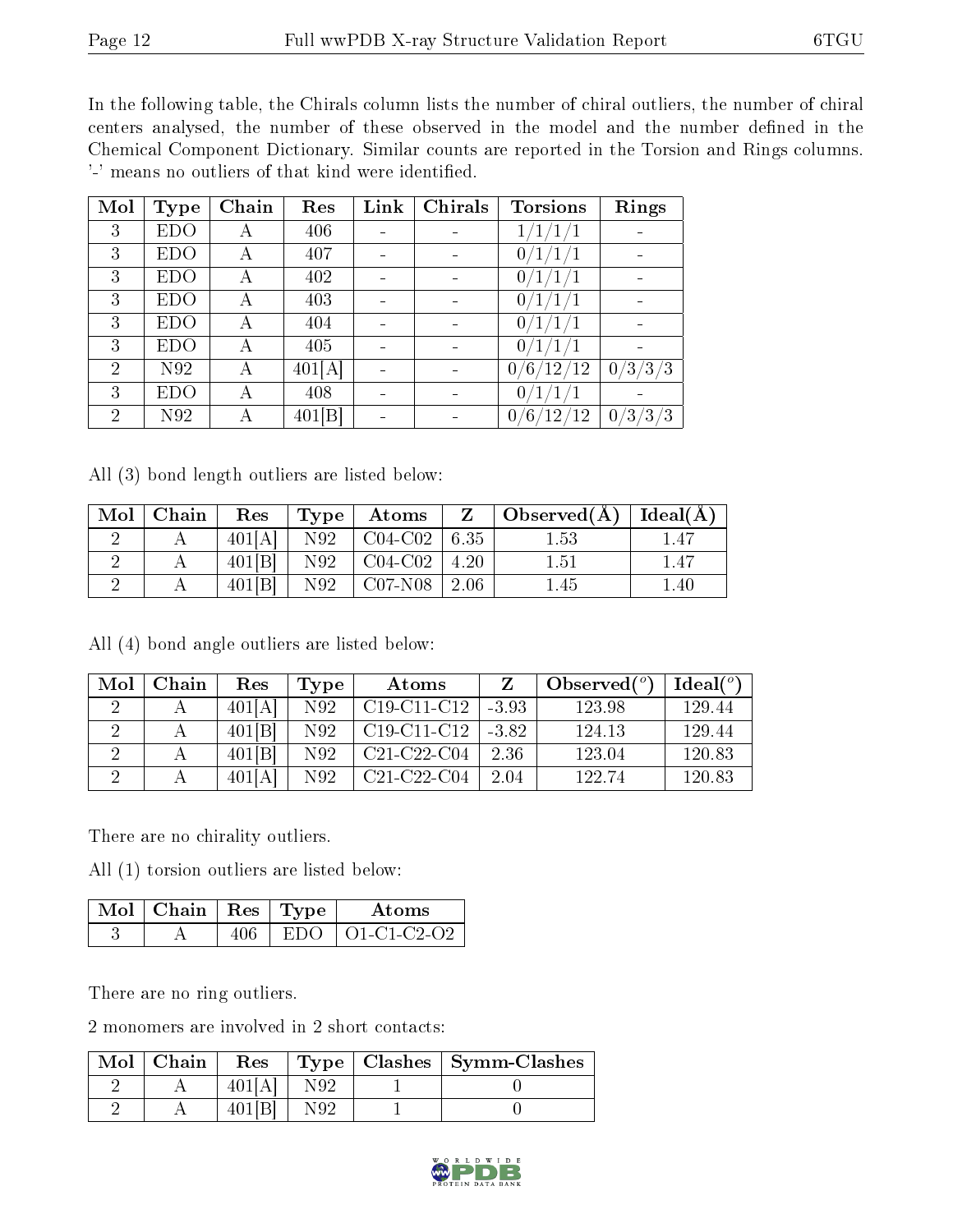The following is a two-dimensional graphical depiction of Mogul quality analysis of bond lengths, bond angles, torsion angles, and ring geometry for all instances of the Ligand of Interest. In addition, ligands with molecular weight > 250 and outliers as shown on the validation Tables will also be included. For torsion angles, if less then 5% of the Mogul distribution of torsion angles is within 10 degrees of the torsion angle in question, then that torsion angle is considered an outlier. Any bond that is central to one or more torsion angles identified as an outlier by Mogul will be highlighted in the graph. For rings, the root-mean-square deviation (RMSD) between the ring in question and similar rings identified by Mogul is calculated over all ring torsion angles. If the average RMSD is greater than 60 degrees and the minimal RMSD between the ring in question and any Mogul-identified rings is also greater than 60 degrees, then that ring is considered an outlier. The outliers are highlighted in purple. The color gray indicates Mogul did not find sufficient equivalents in the CSD to analyse the geometry.



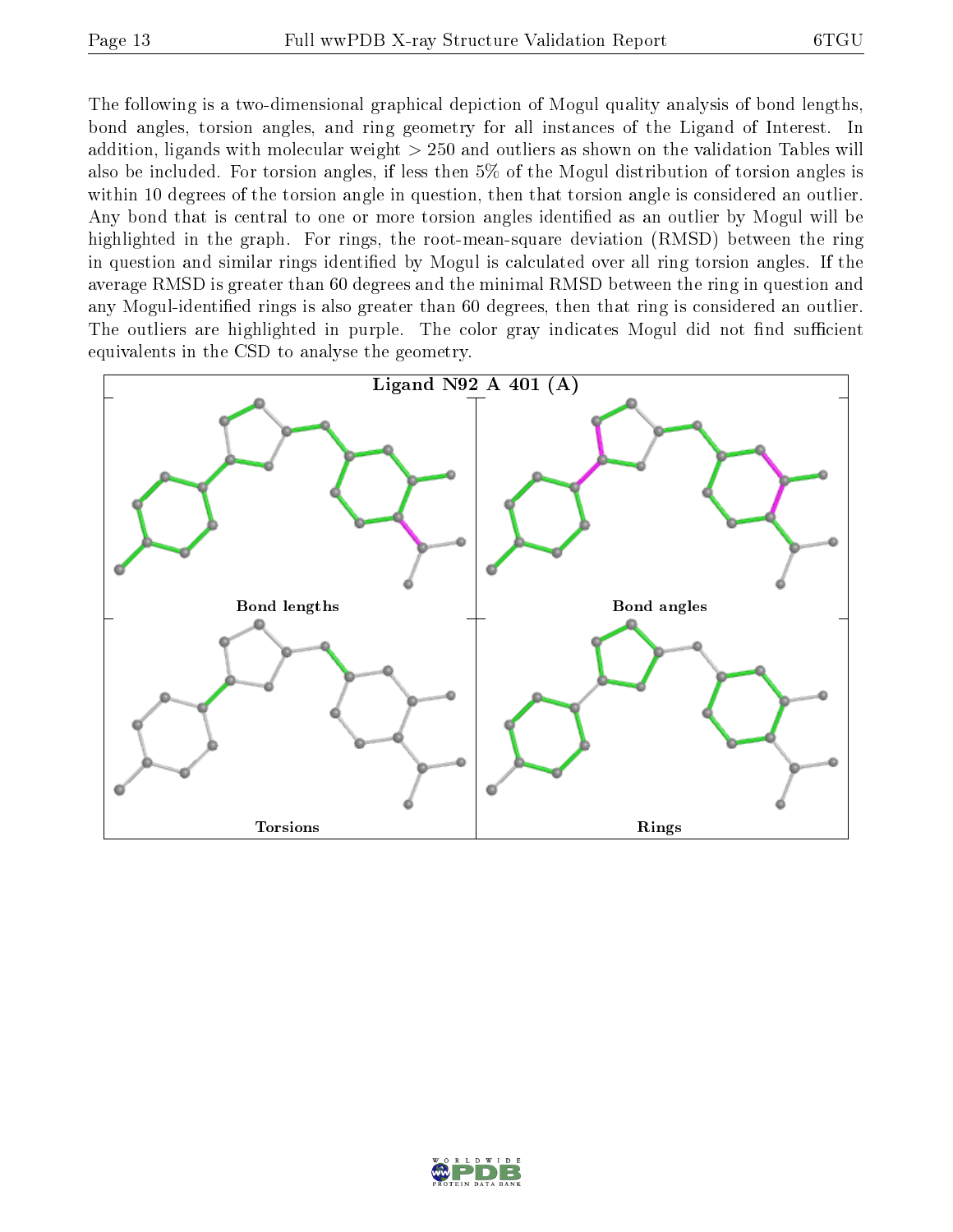

### 5.7 [O](https://www.wwpdb.org/validation/2017/XrayValidationReportHelp#nonstandard_residues_and_ligands)ther polymers (i)

There are no such residues in this entry.

## 5.8 Polymer linkage issues (i)

There are no chain breaks in this entry.

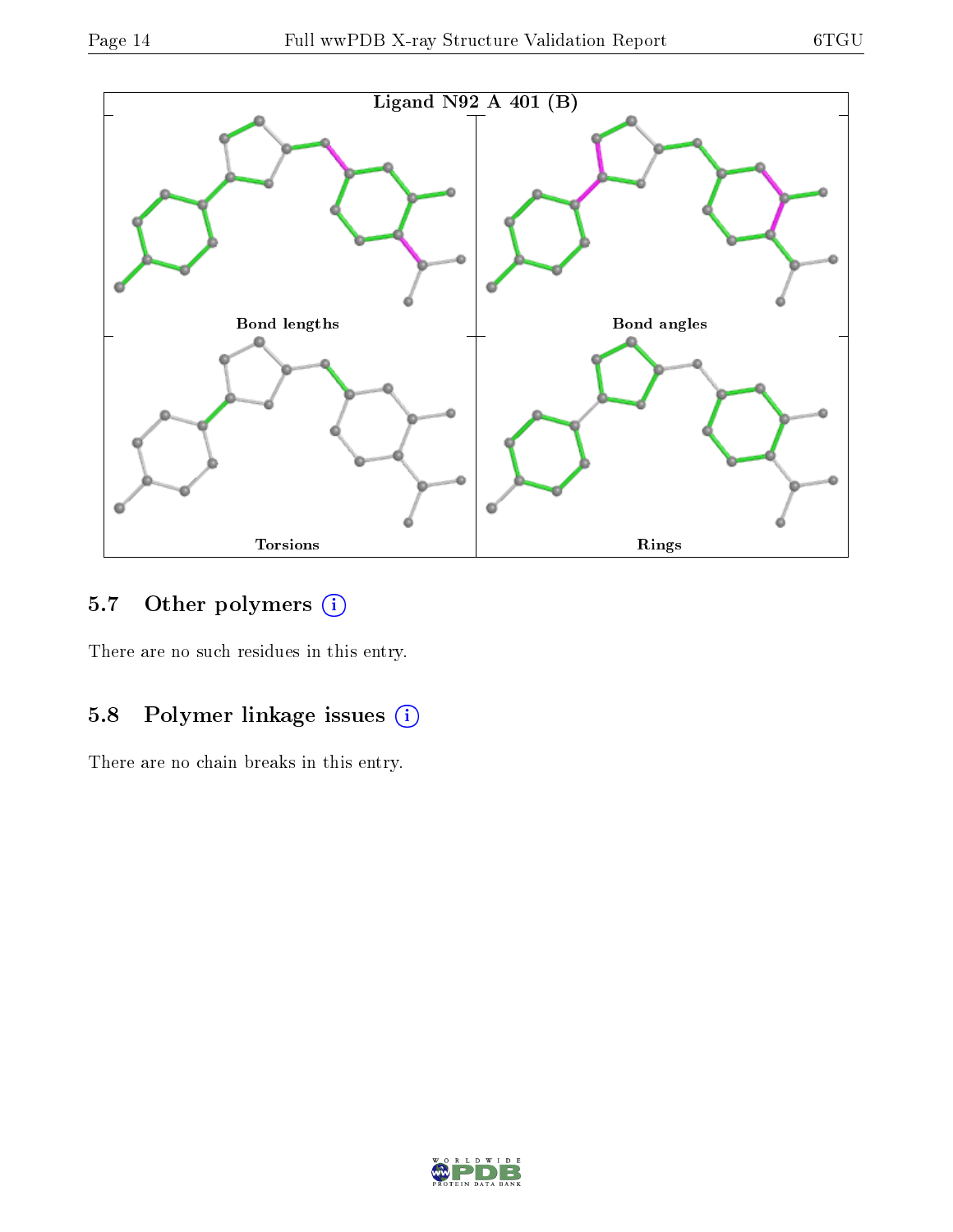### 6 Fit of model and data  $(i)$

### 6.1 Protein, DNA and RNA chains  $(i)$

In the following table, the column labelled  $#RSRZ> 2'$  contains the number (and percentage) of RSRZ outliers, followed by percent RSRZ outliers for the chain as percentile scores relative to all X-ray entries and entries of similar resolution. The OWAB column contains the minimum, median,  $95<sup>th</sup>$  percentile and maximum values of the occupancy-weighted average B-factor per residue. The column labelled ' $Q< 0.9$ ' lists the number of (and percentage) of residues with an average occupancy less than 0.9.

| $\mid$ Mol $\mid$ Chain | $\boldsymbol{\mathrm{Analysed}}$ | $ \langle \mathrm{RSRZ}\rangle $ | $\#\text{RSRZ}\text{>2}$                  | $\mid$ OWAB(Å <sup>2</sup> ) $\mid$ Q<0.9 $\mid$ |  |
|-------------------------|----------------------------------|----------------------------------|-------------------------------------------|--------------------------------------------------|--|
|                         | 327/364(89%)                     | 0.17                             | $15(4\%)$ 32 22 $\parallel$ 8, 14, 26, 36 |                                                  |  |

All (15) RSRZ outliers are listed below:

| Mol          | Chain              | Res    | <b>Type</b>             | <b>RSRZ</b> |
|--------------|--------------------|--------|-------------------------|-------------|
| 1            | А                  | 73     | PRO                     | 9.0         |
| $\mathbf{1}$ | $\bf{A}$           | 74     | <b>VAL</b>              | 8.4         |
| 1            | A                  | 7      | <b>GLY</b>              | 6.2         |
| $\mathbf{1}$ | $\bf{A}$           | 333    | <b>SER</b>              | 5.9         |
| $\mathbf{1}$ | $\overline{\rm A}$ | 51     | <b>TYR</b>              | 4.9         |
| $\mathbf{1}$ | $\boldsymbol{A}$   | 274[A] | LEU                     | 4.0         |
| $\mathbf{1}$ | $\bf{A}$           | 50     | <b>LYS</b>              | 3.8         |
| $\mathbf{1}$ | $\overline{\rm A}$ | 48     | $\rm{ARG}$              | 3.6         |
| $\mathbf{1}$ | $\overline{A}$     | 75     | <b>LYS</b>              | 3.5         |
| $\mathbf{1}$ | $\overline{\rm A}$ | 272    | <b>ASP</b>              | 3.4         |
| $\mathbf{1}$ | $\overline{A}$     | 332[A] | <b>GLN</b>              | 3.1         |
| $\mathbf{1}$ | $\overline{\rm A}$ | 276    | $\overline{\text{GLN}}$ | 2.6         |
| $\mathbf{1}$ | $\overline{A}$     | 265    | ASP                     | 2.2         |
| $\mathbf{1}$ | A                  | 76     | <b>LYS</b>              | 2.2         |
| $\mathbf{1}$ | A                  | 237    | <b>GLN</b>              | 2.1         |

### 6.2 Non-standard residues in protein, DNA, RNA chains (i)

There are no non-standard protein/DNA/RNA residues in this entry.

#### 6.3 Carbohydrates (i)

There are no monosaccharides in this entry.

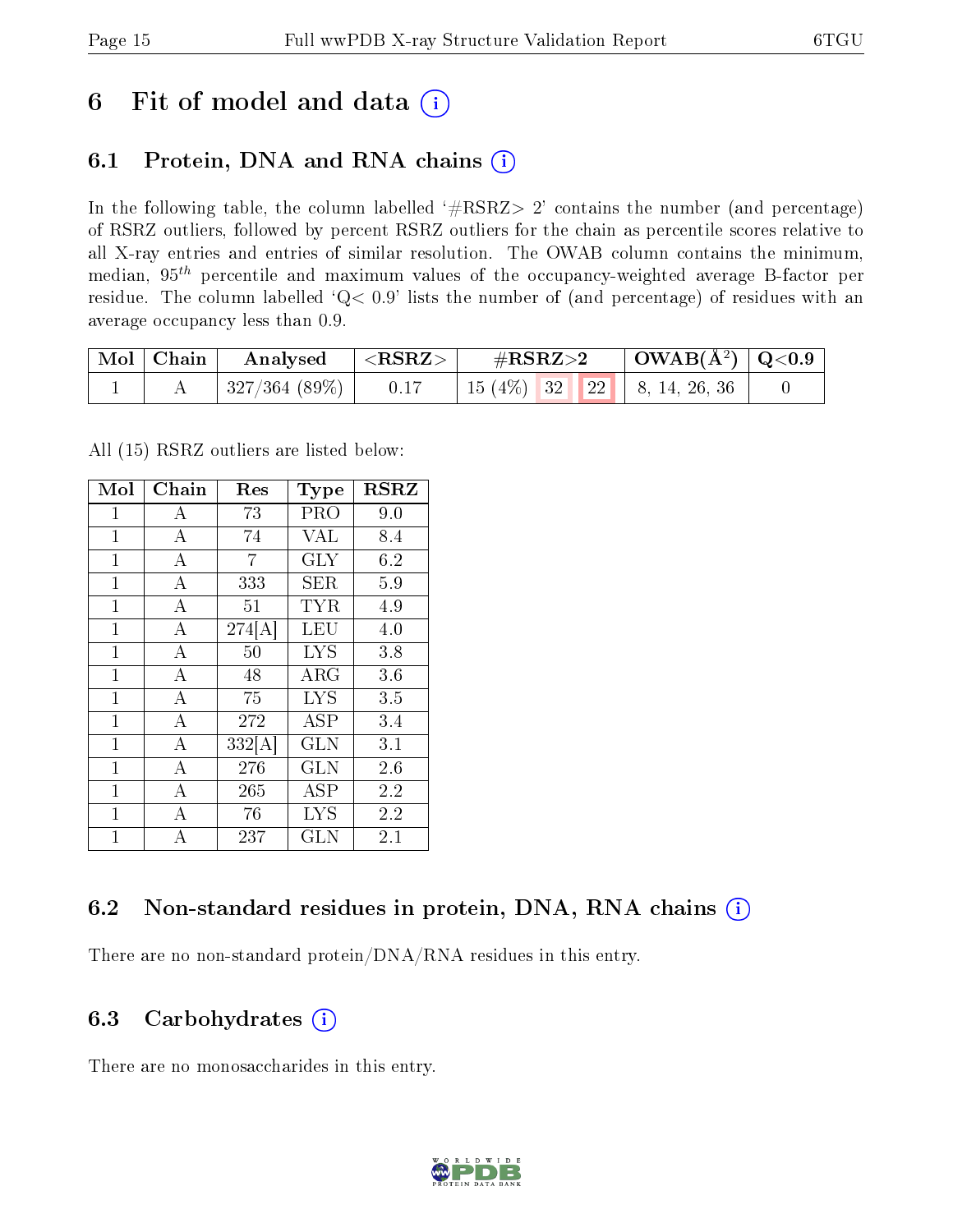### 6.4 Ligands  $(i)$

In the following table, the Atoms column lists the number of modelled atoms in the group and the number defined in the chemical component dictionary. The B-factors column lists the minimum, median,  $95<sup>th</sup>$  percentile and maximum values of B factors of atoms in the group. The column labelled ' $Q< 0.9$ ' lists the number of atoms with occupancy less than 0.9.

| Mol            | Type       | Chain | Res    | Atoms | <b>RSCC</b> | RSR  | <b>B</b> -factors $\overline{(A^2)}$ | Q <sub>0.9</sub> |
|----------------|------------|-------|--------|-------|-------------|------|--------------------------------------|------------------|
| 3              | <b>EDO</b> | А     | 403    | 4/4   | 0.61        | 0.21 | 16,37,114,140                        |                  |
| 3              | EDO        | А     | 404    | 4/4   | 0.77        | 0.14 | 6,26,52,151                          |                  |
| 3              | <b>EDO</b> | А     | 402    | 4/4   | 0.78        | 0.16 | 31,48,136,166                        | $\overline{5}$   |
| 3              | <b>EDO</b> | А     | 407    | 4/4   | 0.79        | 0.15 | 20, 30, 73, 112                      | 5                |
| 3              | EDO        | А     | 405    | 4/4   | 0.84        | 0.16 | 20, 33, 113, 133                     | 3                |
| 3              | <b>EDO</b> | А     | 406    | 4/4   | 0.85        | 0.11 | 12,24,44,139                         | 4                |
| $\overline{2}$ | N92        | А     | 401[A] | 23/23 | 0.88        | 0.14 | 2,11,43,50                           | 33               |
| $\overline{2}$ | N92        | А     | 401[B] | 23/23 | 0.88        | 0.14 | 2,13,37,65                           | 33               |
| 3              | EDO        | А     | 408    | 4/4   | 0.89        | 0.25 | 9,27,92,94                           | 3                |

The following is a graphical depiction of the model fit to experimental electron density of all instances of the Ligand of Interest. In addition, ligands with molecular weight  $> 250$  and outliers as shown on the geometry validation Tables will also be included. Each fit is shown from different orientation to approximate a three-dimensional view.

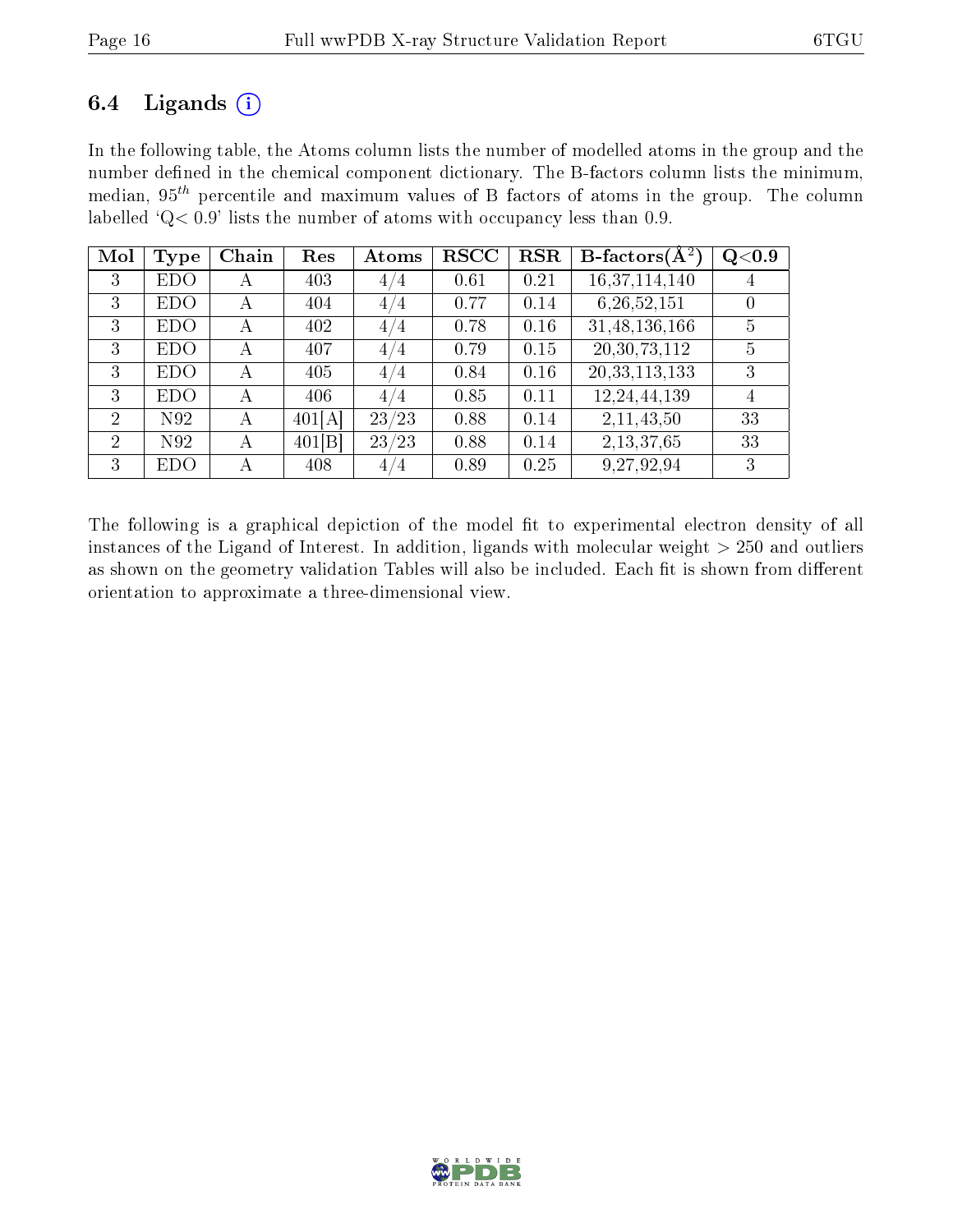